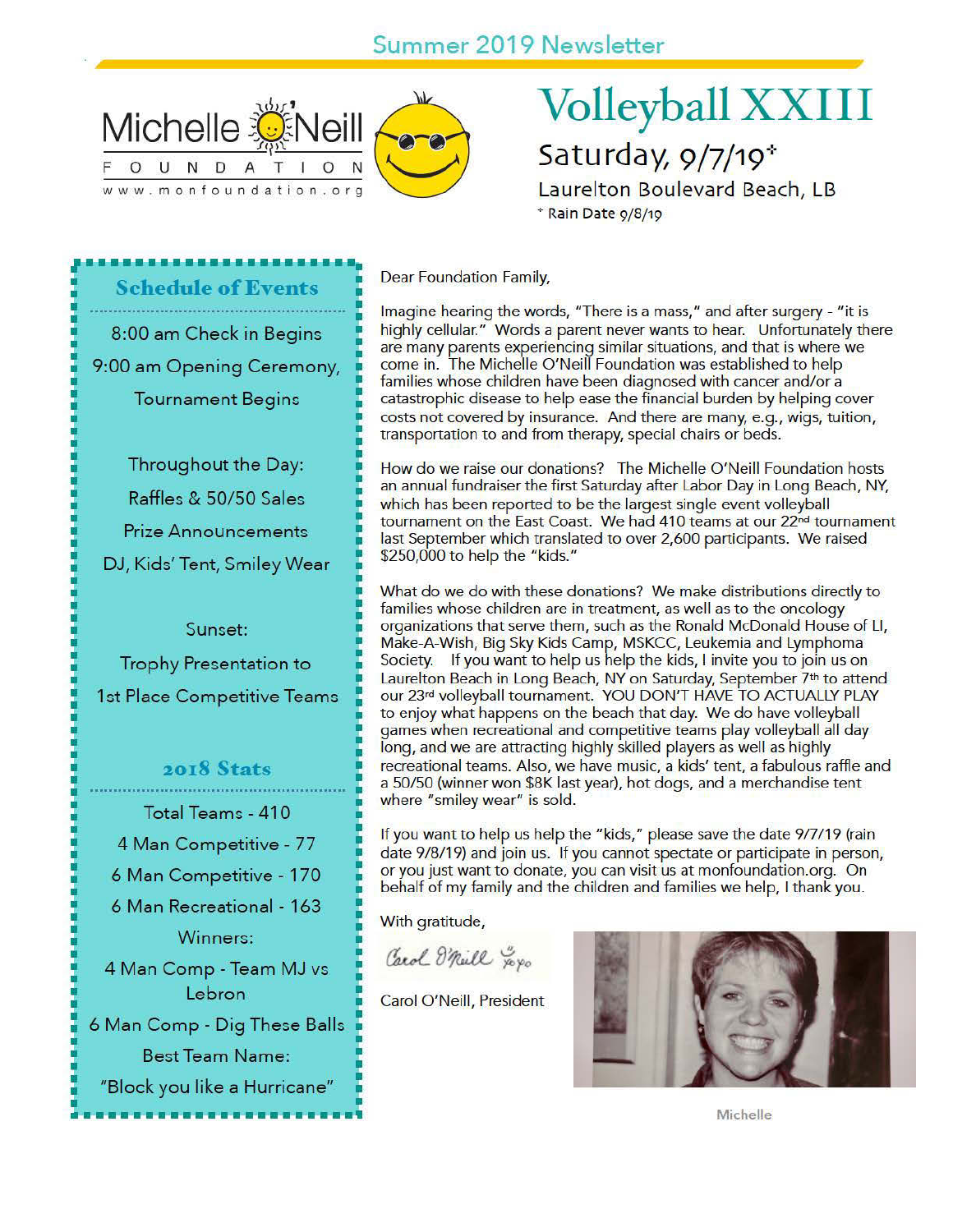

Beach opening and ribbon cutting

On May 24th our newly refurbished beaches and boardwalk were officially opened with a ribbon cutting ceremony on Riverside Boulevard. Pictured here are Acting City Manager Rob Agostisi and members of the Public Works, Recreation, Beach Park and Lifeguard Departments, as well as Cliff Skudin of Skudin Surf & Surf for All and Carol O'Neill, representing the Michelle O'Neill Foundation. Cliff and Carol both had an opportunity to thank the officials of Long Beach for their assistance and praised the beauty and accessibility of our beaches as a showcase for our community. The Foundation has hosted its annual fundraiser on the beaches of Long Beach since its inception in 1998.

In October 2018 the Michelle O'Neill Foundation donated \$50,000 to the Ronald McDonald House of Long Island to help them in their mission to give comfort and shelter to families with a sick child in a local hospital by providing parents and siblings of these children with a



temporary haven in a secure and comfortable environment among other families sharing a similar burden. The House will memorialize Michelle through the naming of a "Rooftop Retreat, " an outdoor area located on the 2<sup>nd</sup> floor of the House where families and kids can relax outdoors. The space includes areas to sit and lounge, two waterfalls, a sound system and other comforts. Matt Campo, the President of the RMHLI, has expressed his gratitude on behalf of the House, and has written (in part): "Thank you for sharing my passion for helping these kids and their families and for doing so much for all these years to help take care of them."



### MON's Big Sky Kids Camper 2018

Baylie Hankins, age 17, diagnosed with Hodgkin's Lymphoma, was our 2018 Big Sky Kids Camper. Big Sky Kids camp is a 10-day adventure camp located in Bozeman, MT that is dedicated to children with cancer, ages 11-18, and accompanied by a parent/ guardian. It offers a float on the Yellowstone River, horseback riding, white-water rafting, day trip to Yellowstone National Park, an overnight camp-out, and many more exciting excursions. Baylie said, "….It was the best experience of my life. I've made friends that have become family. I hope to come back as a counselor." For more information please visit eaglemount.org.

Beech Street was populated with an assortment of Santas, elves, reindeer and holiday characters on December 16, 2018 for the 16th Annual Drew Eidel Pub Crawl. Festivities abounded as the holiday season was celebrated, and the life of Drew Eidel -- a West Ender, a registered nurse and a Marine who lost his battle with brain cancer in December 2003 -- was memorialized. A grand total of \$3,325 was raised to help us help the "kids." Since its inception in 2003, this event has raised over \$54,490 and donated to the Michelle O'Neill



Foundation. The Foundation and the families we help are grateful to the organizers of the Santa Claus Pub Crawl, especially Bill Holtmeyer, and to the owners of Shine's Bar, The Jetty, Lilly's, The Inn, The Knights Pub and The Saloon for their support and contributions to the Foundation. Thanks also to the Ancient Order of Hibernians Division 17 for offsetting the cost of the holiday pins that were given to all the contributors. Thank you Santas for helping us help the "kids," and for making the holiday season so jolly and bright!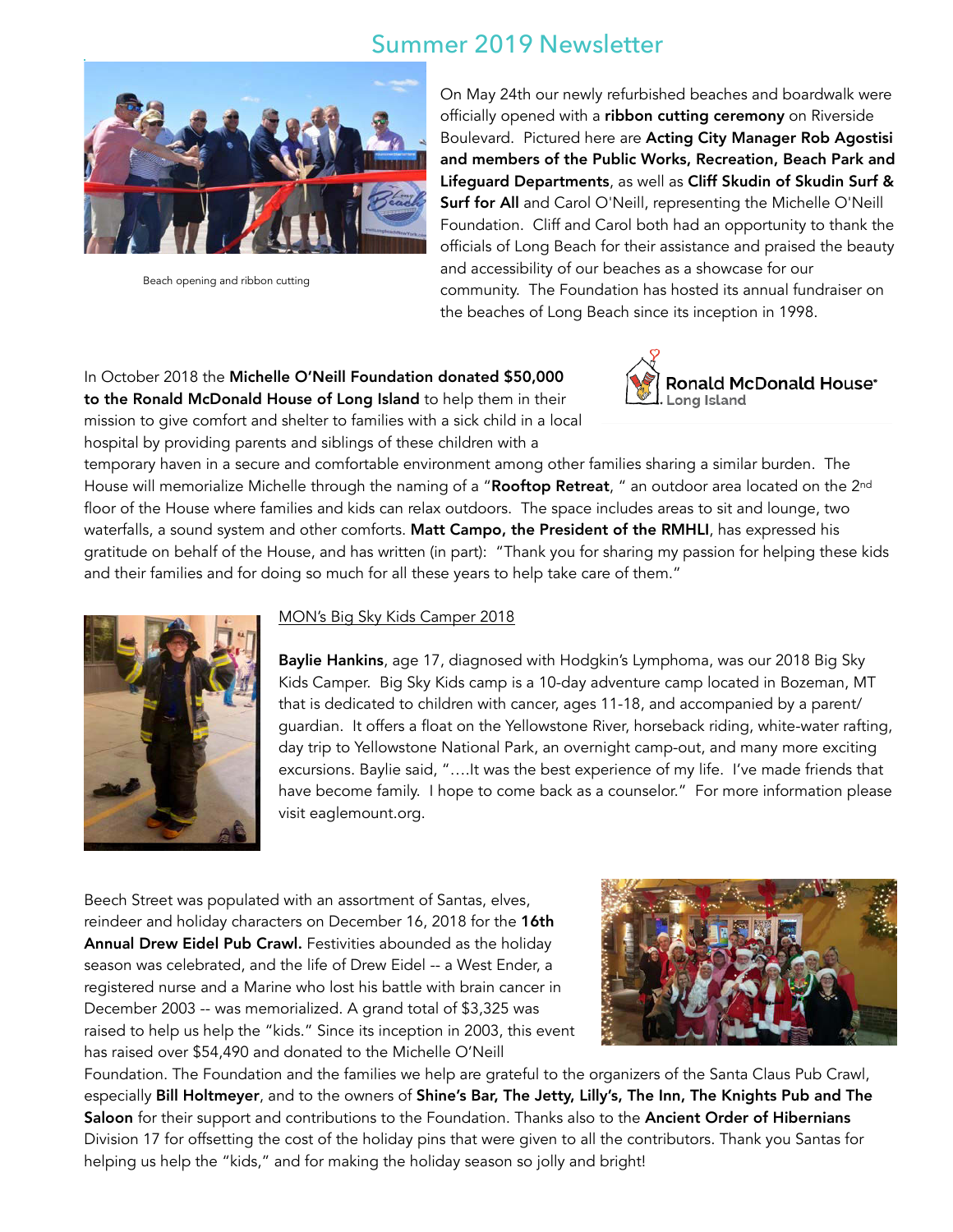#### 2018 T-SHIRT SPONSORS

Total Transportation Corp. Maspeth Federal Savings Vona & Vona LLP Rosecliff Rex E. Zachofsky, PLLC Durnan Group, Inc. Marshall & Moss Group Steve Madden BNY Mellon/Dreyfus Long Beach Plumbing & Heating, Inc. Lilly's Jetty JA's Tavern I.B.E.W. Local Union #3 Frances Pope Memorial Foundation International Brotherhood of Teamsters Plumbers of NYC Local Union No. 1 International Union of Operating Engineers Local 30 Steamfitters Local 638 Swingbellys Cybernet

### 2018 COURT MARKER SPONSORS

Pat Gordon Contracting A & E Builders Buoy Bar East End Volleyball Long Beach Plumbing & Heating The Kallinikos Family In Memory of John Ritter Ronald McDonald House of LI SNACK & Friends, Inc. Mintz & Gold LLP The Jimi Gubelli Foundation Long Beach Polar Bears

### 2018 NET SPONSORS

Allen, Bennett & Zuccarelli Families Allied Club of Queens Local 3 All Island Auto Sales A.O.H. Division 17 BAKED by the OCEAN BeachFIT Long Island Bella Family Bikram Yoga Long Beach Billy's Beach Café Bird Bus Sales In Loving Memory of BOOKMAR The Brunie Family Brands Deli The Cabana Bridget Callahan – Always in our Hearts In Memory of Mike Carlo In Memory of Joseph Casazza Casey & Powers Families Catholic Council of Electrical Workers

**Local Union 3 IBEW I** Century 21 – American Homes **Charles & Marge Markey For the Civilian Victims of 9/11 The Cliggett Family JJJ** Coopers The Cronin Family **In Memory of Billy Cronin** In Memory of DJ Patrick Crowe **Danny's Crew** In Loving Memory of Janea Diamond **Joyce & Frank Dikranis** In Memory of Drew Eidel **I** Erlin of Long Island Forever Our Sunshine - Dominick Fantozzi **Dorothy Finn Foundation** FinnFestLB.com **I** The Finnegan Family The Ford Family **In Memory of Brian Patrick Forker** In Memory of Kathleen (Kitty) Frost Bennett A. Gallinaro D.D.S. The Glennon Family **Hagen-Kavanagh School of Irish Dance Jimmy Hays E. W. Howell Co. Inc. The Inn I** Irish Cottage I-Star **JJ Coopers** In Memory of Jamie – Landau Family I.J. A. Jennings, Inc. In Memory of Aunt Joanie **James Joyce - Architect The Kallinikos Family Jim & Jackie Kelly Kennedy Family In Memory of Charlie Kingston** Knights Pub **Kravit Jewelers** Lancer Insurance **Landon Family** Lola's **L**long Beach Surf Shop The Lyons Family **In Memory of Fran & Jack McDonald** In Memory of Terry & Jackie McMahon **I**In Memory of Bryan McMahon Doreen & Chuck McWade I In Memory of Dorothy & John Meehan Mininsky Family **Busan & Jack Minogue Mio Posto Barbara Mullaney -Century 21 American Homes Murray & McCann Mustaches for Kids Nassau Traffic Lawyer (2) Mary Neary** 

**NYC Check Express INew York Ravioli & Pasta Co.** NYFP - New York Fabric Panel **I** George O'Neill Forever in Our Hearts George O'Neill – Love, O'Neill's Wait Staff **In Memory of Neil O'Neill** Richie "Poppa" O'Neill O'Neill's Restaurant **Never Forget I** IOoh La La Boutiques **Park Avenue Wine Shop Peyton & Paige's Pack** Peknic, Peknic & Schaefer **Kaitlyn Peters Keep Up the Fight In Memory of Bradford Ryan I**IThe Saloon Scout Design Shop **B** Seaside Celebrations Skudin Surf NY Surf Camps **B**Speakeasy The Station for Hair **B** Sullivan Family In Memory of Dave Tobin **I** Tormey Family Tutti Frutti Frozen Yogurt **I** The Walters Family In Memory of Michael Weinberg **I** IWhale's Tale Jaime Whelan—Here With Us Always **I** Always in our Hearts - Dona Whyte 2018 RAFFLE BENEFACTORS **Baked by the Ocean Ballard Designs Barrior Island Crossfit Beach Comber Salon B**eachFIT **Beauty Bar** Beechboxes.com - LB Polar Bears **Beginnings** Bikram Yoga **Billy's Beach Café Christine Blaine, M.D. Boardwalk Canvas Brixx & Barley I**Café of Life Cabana **I**Chop Shop Joseph Christopher **I** City of Long Beach **Coastline Custom Design I** ICodfish Cowboy **Crossfit IP I**DaVinci **Peter Duffy Furs** 

- **EnVogue**
- **Facials by Kelly**
- **Frippery** 
	-

DΤ.